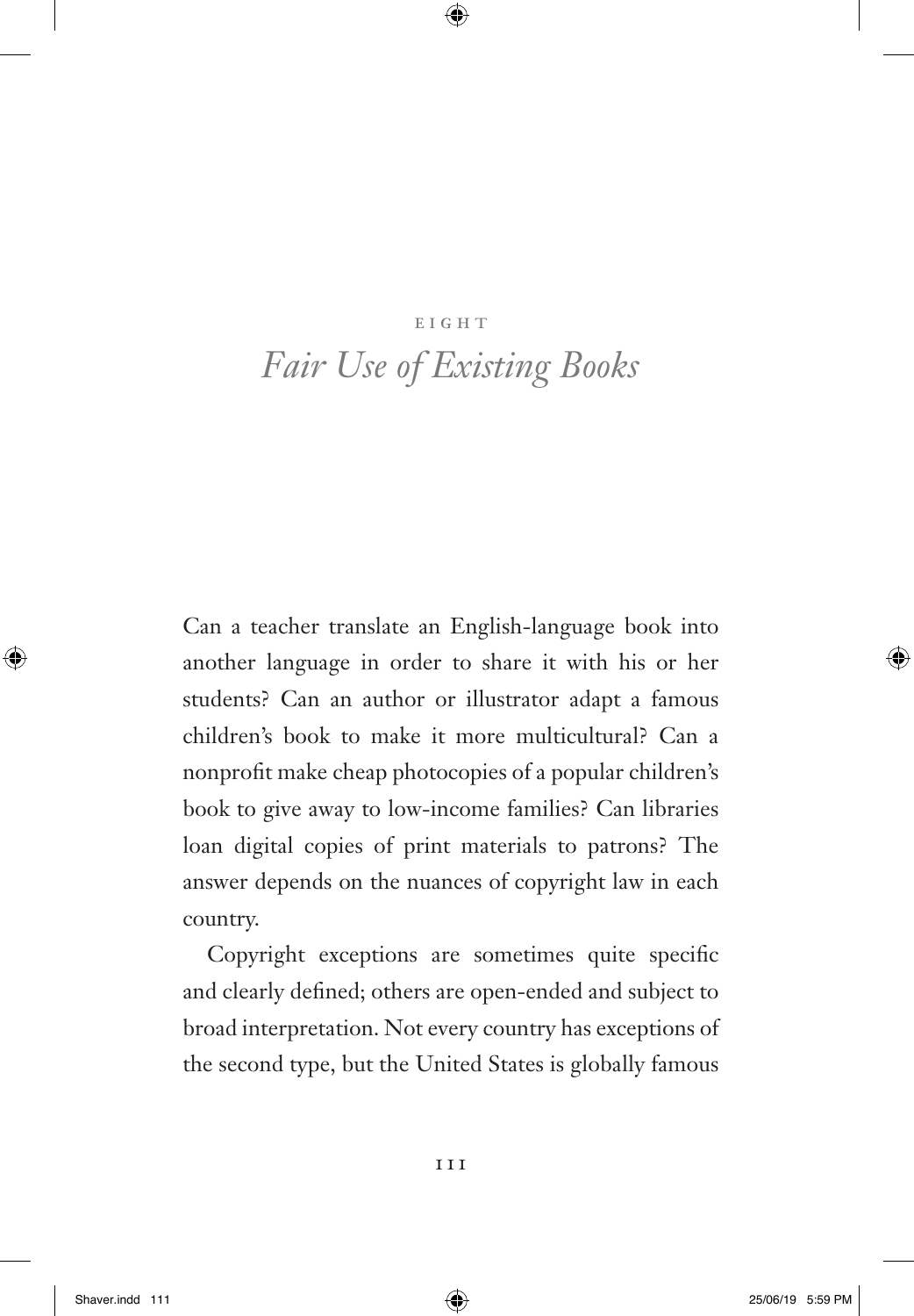for its doctrine of "fair use." Section 107 of U.S. copyright law reads in part:

the fair use of a copyrighted work, including such use by reproduction in copies . . . for purposes such as criticism, comment, news reporting, teaching (including multiple copies for classroom use), scholarship, or research, is not an infringement of copyright.

One particularly helpful crystallization of the fair use doctrine comes from Judge Pierre Leval, whose writings were foundational in shaping modern fair use law:

Although no simple definition of fair use can be fashioned, and inevitably disagreement will arise over individual applications, recognition of the function of fair use as integral to copyright's objectives leads to a coherent and useful set of principles. Briefly stated, the use must be of a character that serves the copyright objective of stimulating productive thought and public instruction without excessively diminishing the incentives for creativity.

Or in words the Supreme Court credited to Joseph McDonald: "Take not from others to such an extent and in such a manner that you would be resentful if they so took from you."

Contrary to popular belief, the fact that something is widely done is no assurance that it is legally recognized as fair use. For example, it is common to find videos on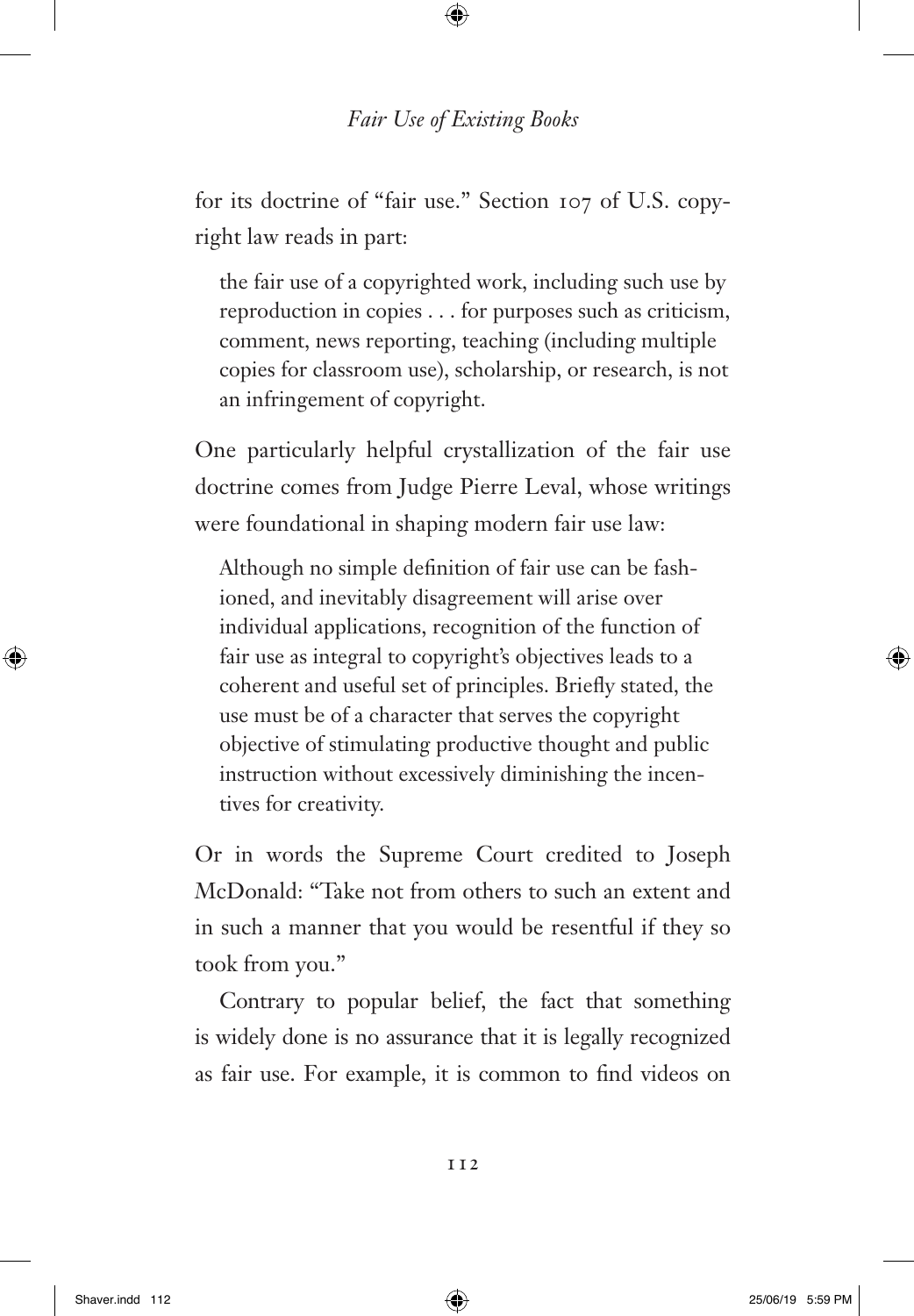YouTube of people reading children's books aloud. Perhaps the books' publishers view this as fair use. Perhaps they view it as copyright infringement, but tolerate it as good publicity. Behind the scenes, they might have a contractual arrangement with YouTube, getting paid some amount in return for not suing YouTube's users. It is also possible that we are seeing only those instances in which publishers are unaware of the videos, while many more have been removed as a result of publisher complaints. Fair use is not nearly as broad or as clear-cut as most Americans assume, based on simply observing what goes on around them.

# A Fair Use Hypothetical

American law professors frequently educate their law students by presenting "hypotheticals." These fictitious fact patterns are designed to help the students explore the application of law to specific circumstances. Law students tend to greatly appreciate this method as providing a clearer picture of how the law actually works than a more abstract explanation. In that spirit, here is an extended hypothetical to illustrate how the fair use doctrine might apply to a potential nonprofit publishing project to address book hunger.

Let us imagine that a major public library in New York ("The Library") wants to create a collection of multilingual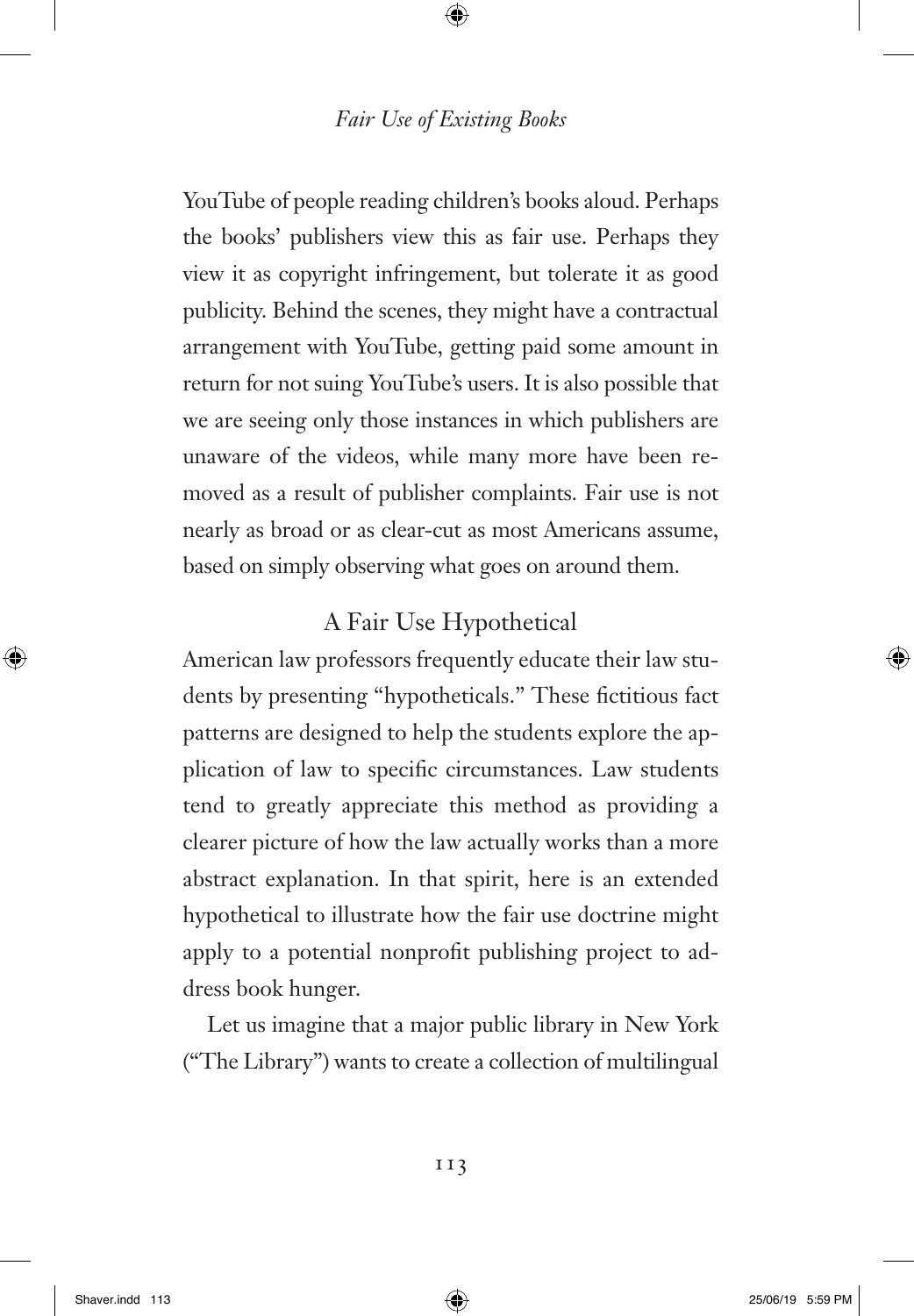picture books for immigrant children to read with their parents. It purchases a single copy of *The Last Stop on Market Street, The Way Home in the Night, I Am Human: A Book of Empathy, The Day You Begin, My Beautiful Birds, and five* other truly outstanding picture books speaking to the diverse experiences of New York's children. A librarian scans each page and uses a software tool to remove the English text from the illustrations. The Library commissions professional translations into a hundred underserved languages, such as Arabic, Bengali, Polish, Igbo, and Khmer. The translated text is then placed back onto the pages with the digital images, and the files are saved. Since ten books were translated into a hundred languages each, one thousand new multilingual titles have been created. The Library's design team is careful to credit the original author, illustrator, and publisher by name, as well as the translators and a few key funders of this effort.

The Library then makes this new multilingual book collection available to its patrons on smartphones and ereaders. Over the next twenty years, these stories are read more than a million times. After tracking digital downloads, the Library also commissions 100,000 hardcover copies of the most popular translations. Of these, 10,000 copies are divided among the local library branches of the New York Public Library and the Brooklyn and Queens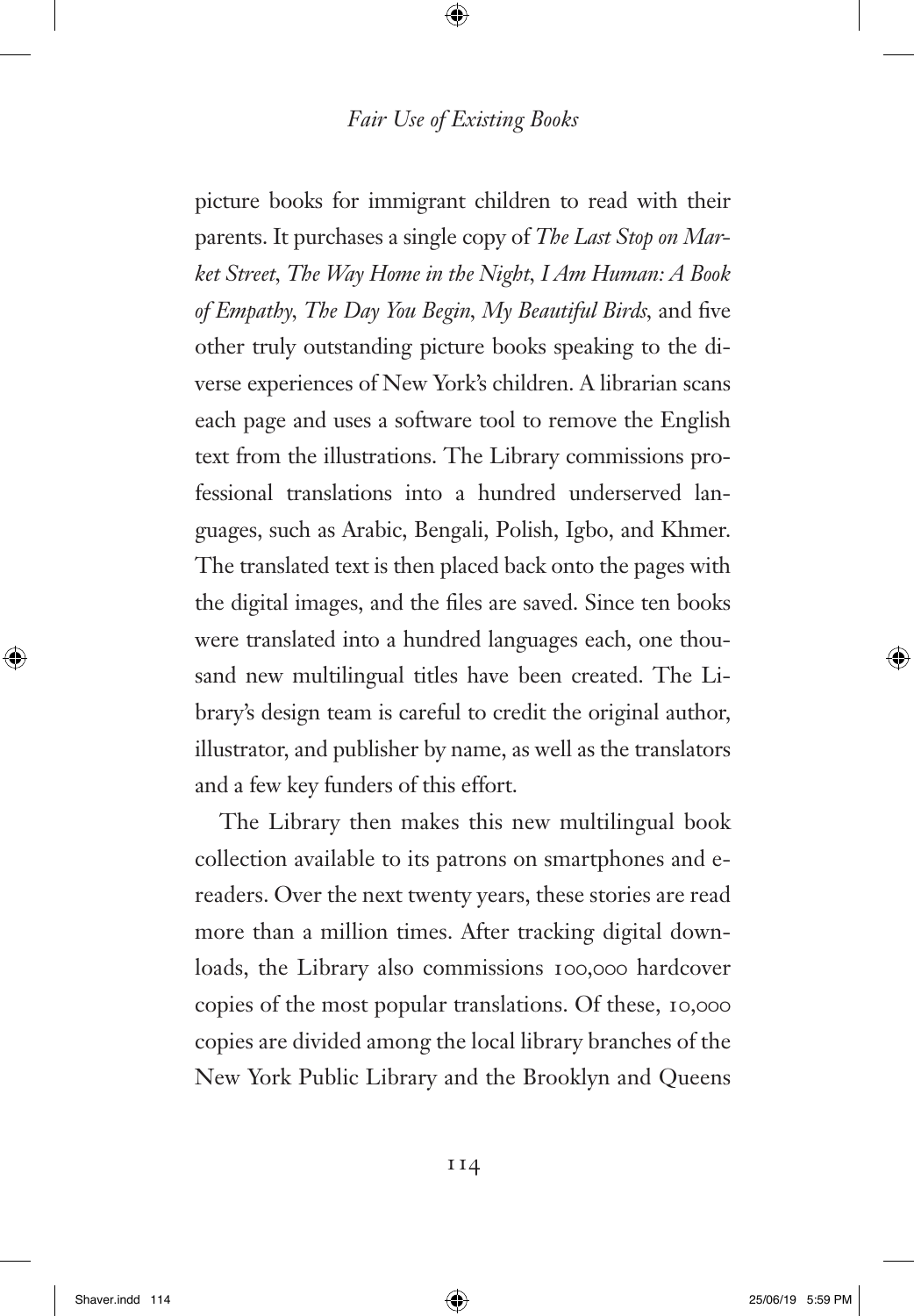library systems. Each site receives only books in those languages that are currently deemed most relevant in its neighborhood, with some extras being stored centrally in anticipation of future requests as neighborhood demographics change. The remaining 90,000 hard copies are delivered to First Book to sell to schools, nonprofits, and libraries in other cities and towns. The resulting income to the Library is enough to fully offset the costs of undertaking the project.

Is this hypothetical project fair use?

Extensive case law establishes that parody and commentary generally qualify as "transformative" fair use. There is no similarly clear line of precedent for nonprofit educational copying. Courts would not have as detailed a road map for how to apply the factors commonly used to evaluate cases where the copier claims fair use. Most judges would concede that the library's "nonprofit educational purpose" is a strong point in its favor. On the other hand, the use of the entire book—rather than a short excerpt—could be construed to weigh heavily against fair use. The ultimate verdict would likely depend on how the court views the potential financial harm to the book's author and publisher. The Library should therefore argue that although a translation into a profitable market such as Spanish could be presumed to be harmful to the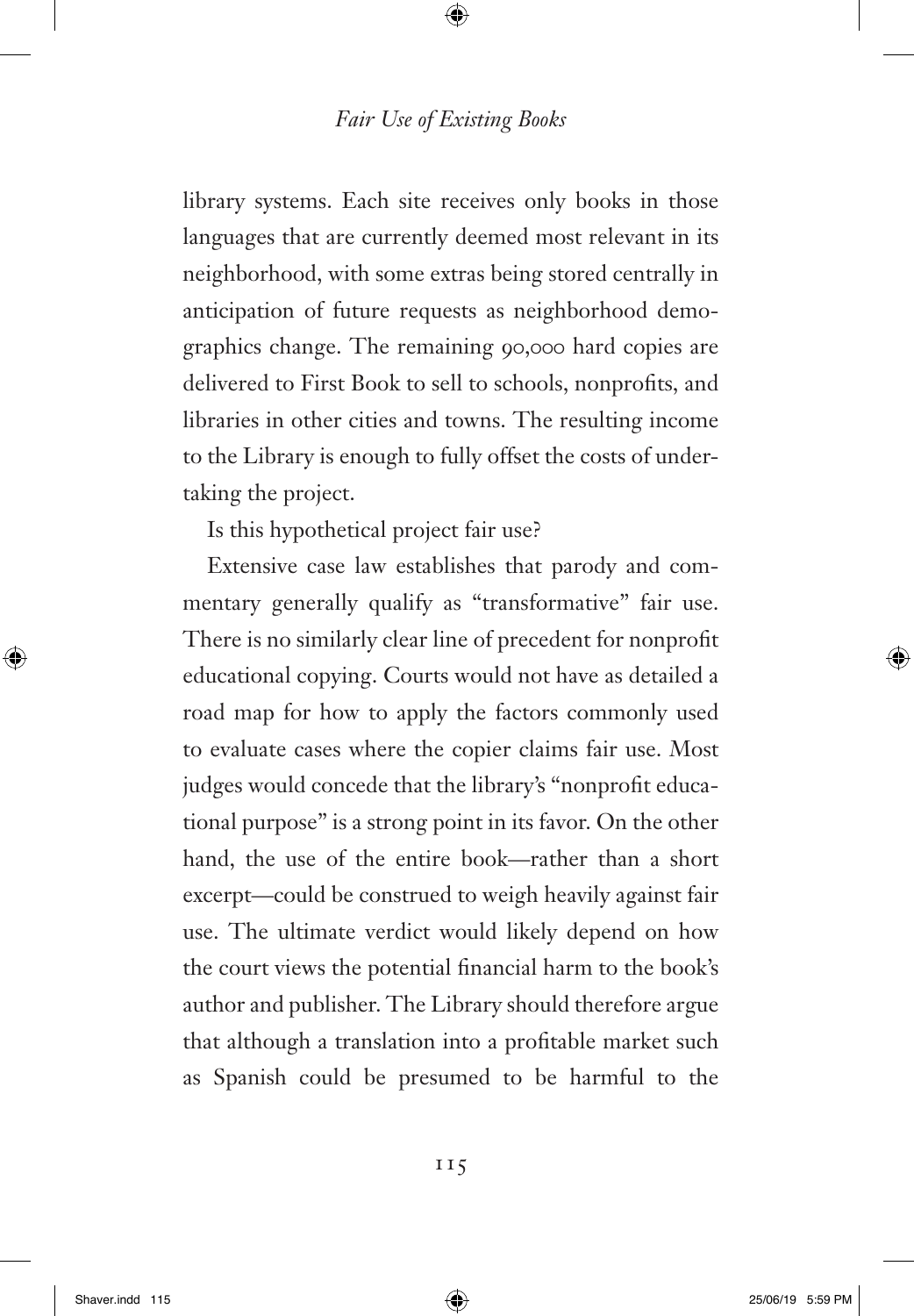copyright holders' economic rights, no such profit opportunity exists in the languages chosen for this project. A very limited potential for market harm, combined with the strong public interest in promoting early literacy, should point to a decision of fair use.

In fair use, however, there are not guaranteed outcomes, and thus there are no entirely certain predictions. As someone who teaches copyright law regularly, and has studied hundreds of copyright precedents, my professional opinion is that this is the only correct answer for a court to reach, given both the letter and the spirit of copyright law. But other copyright experts might disagree, including perhaps the lawyers representing the authors or publishers of the books chosen for the project. The Library could very reasonably stand on principle to assert fair use, but it would need to be prepared to defend that claim publicly and perhaps even in court. If a publisher or author brought suit, it would likely result in a legal precedent more clearly establishing the mass translation method of addressing book hunger in neglected languages to be fair use. As a bonus, the court might well exercise its discretion to order the losing party to pay the fees of the Library's lawyers. Because of this possibility, as well as the legal and social significance of this case, the Library could probably secure free legal representation.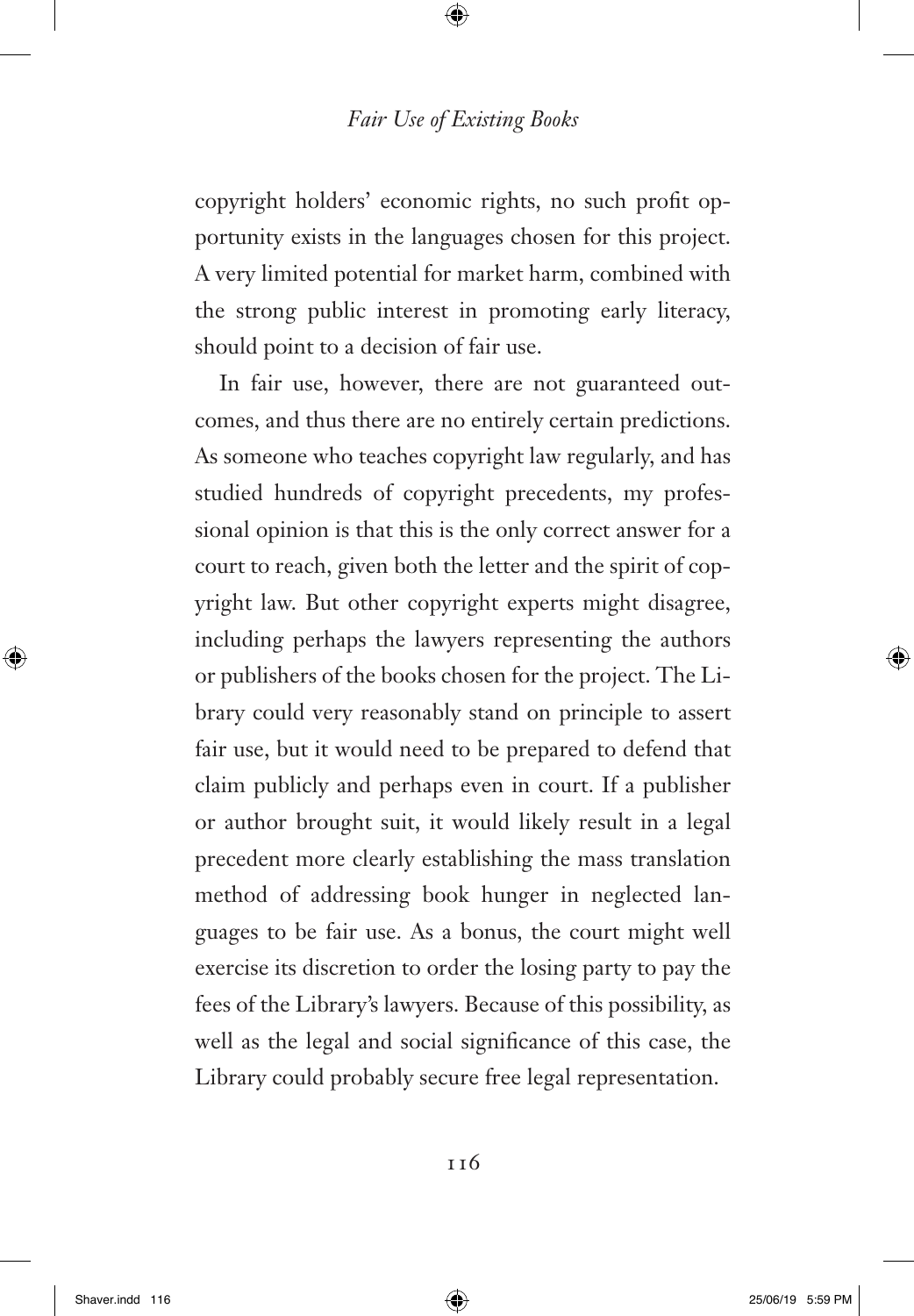Since fair use is never certain, though, there would remain a risk, however slight, of an unfavorable decision. In this worst-case scenario, how much financial risk would the Library be exposed to? So long as only ten titles were used, the likely statutory damages range of \$750 to \$30,000 can be multiplied only ten times. (It is irrelevant whether one hundred or one million copies were made; the statutory damages range is multiplied based on the number of copyrighted titles affected.) This would point to a potential upper limit of \$300,000. An award of \$7,500 seems much more probable, however, given the sympathetic nature of the Library's activities. Alternatively, the publishers could ask the court to award a fair value for the unauthorized copies. In this case, a court might order the library to pay the same price it normally pays for those titles in English. Since the Library is a nonprofit with a reasonable claim to fair use, the court would probably not award legal fees if the Library ended up on the losing side of the case. Perhaps a charitable foundation would be willing to serve as the Library's insurer for up to the maximum amount of potential damages, to limit the risk to the Library. It would be at the trial judge's discretion whether to enjoin the Library from future efforts along the same lines, or to decline to issue an injunction based on the public interests at stake.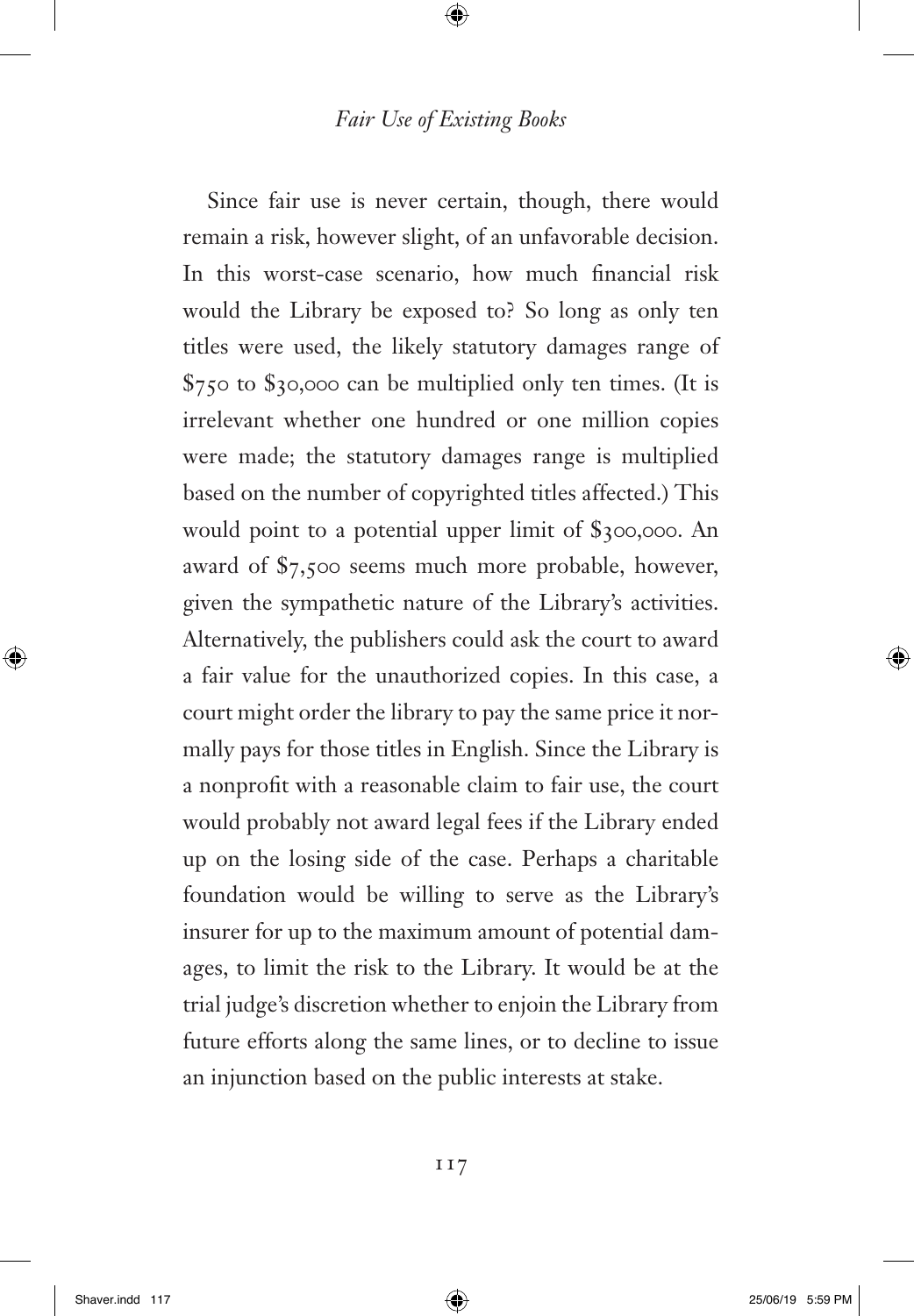Given that the Library's case for a fair use argument is so strong, children's publishers may well prove willing to grant express permission at no charge. This would allow them to take public credit and earn goodwill for a voluntary contribution to a groundbreaking charitable project. This approach is preferable, from the Library's point of view, because it would completely avoid legal risk. Since the Library only needs ten books and there are many publishers in the country, it could easily wait to see which publishers agree to grant permission before selecting which books to honor in this way. A voluntary partnership would also save the Library the trouble of scanning the book images, since the publishers could provide highresolution files. The primary benefit of selecting titles without a publisher's collaboration would be if the Library felt it was important to establish the legal precedent that mass translation to alleviate book hunger is fair use. Even without litigation, a voluntary partnership would establish an industry precedent in favor of free licensing. This might ultimately ripen into a clear statutory exception, as with the Chafee Amendment.

Applying this type of analysis internationally is much more complicated. Copyright protection is mandated by international treaties, but exceptions remain optional and vary widely. Not all countries have flexible exceptions like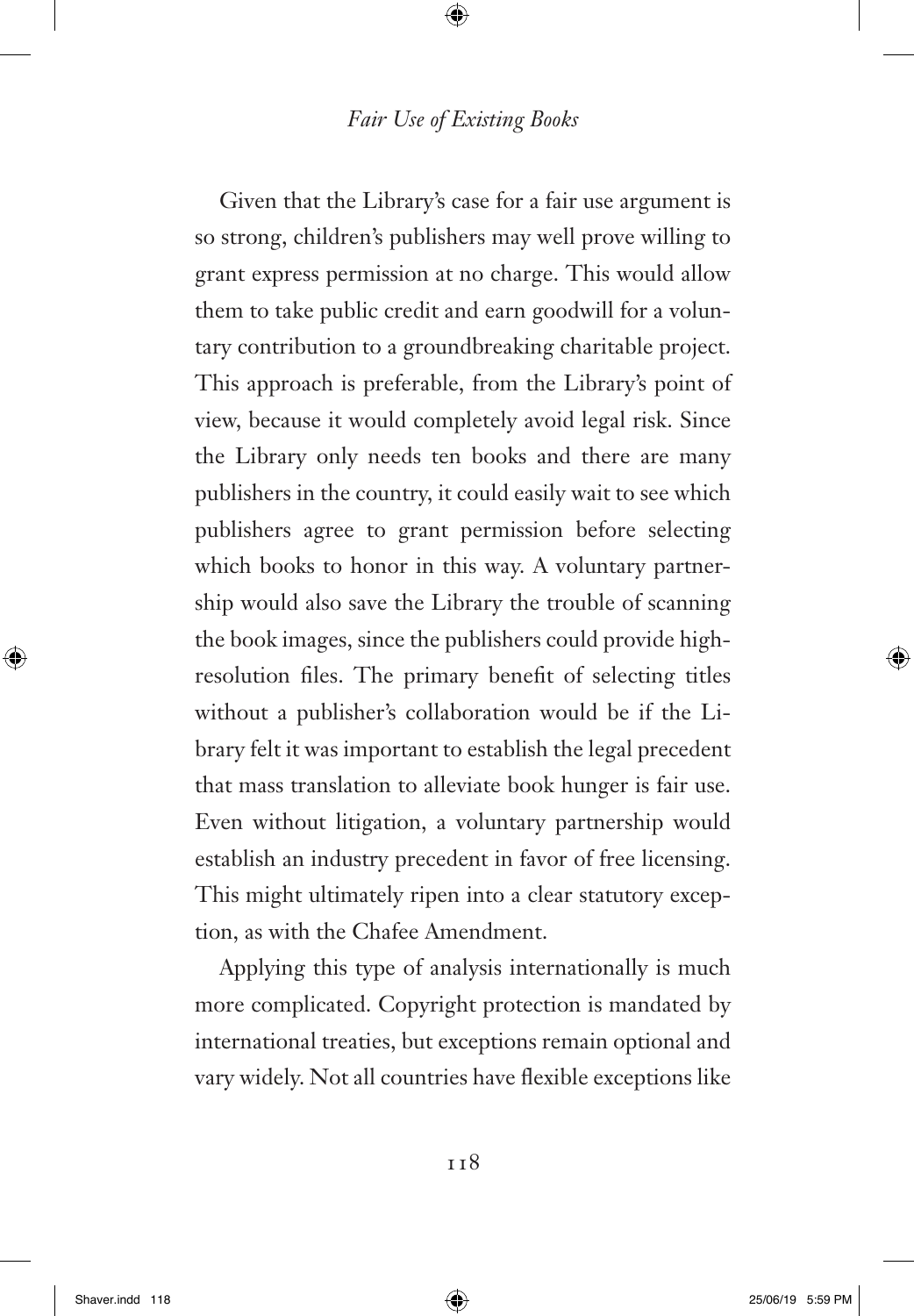fair use, though interest in adopting them is on the rise. In other countries, mass translation of children's stories into neglected languages could fall under specific exceptions for educational activities. China and Vietnam interpret their educational exceptions very broadly to promote student access to otherwise unaffordable works. India's courts recently deemed university photocopying to be fair in terms more sweeping than would be imaginable in U.S. law. Even Germany, which makes libraries pay for the privilege of loaning out books to blind readers, has recently broadened its educational exceptions, possibly creating room for a project like this. Again, the answer need not be certain to open the door to a friendly negotiation with a publisher for a global charitable license.

# Searching for Clarity

The open-endedness of the American fair use exception is both its greatest strength and its greatest weakness. On one hand, having such a general and vague provision allows for flexibility and innovation. Fair use has been successfully invoked to protect parody, political criticism, home VCR recordings, and Internet search engines. The flip side of this flexibility, however, is that the boundaries are unclear. Because the legal test for fair use is so complex, special expertise and careful research are essential to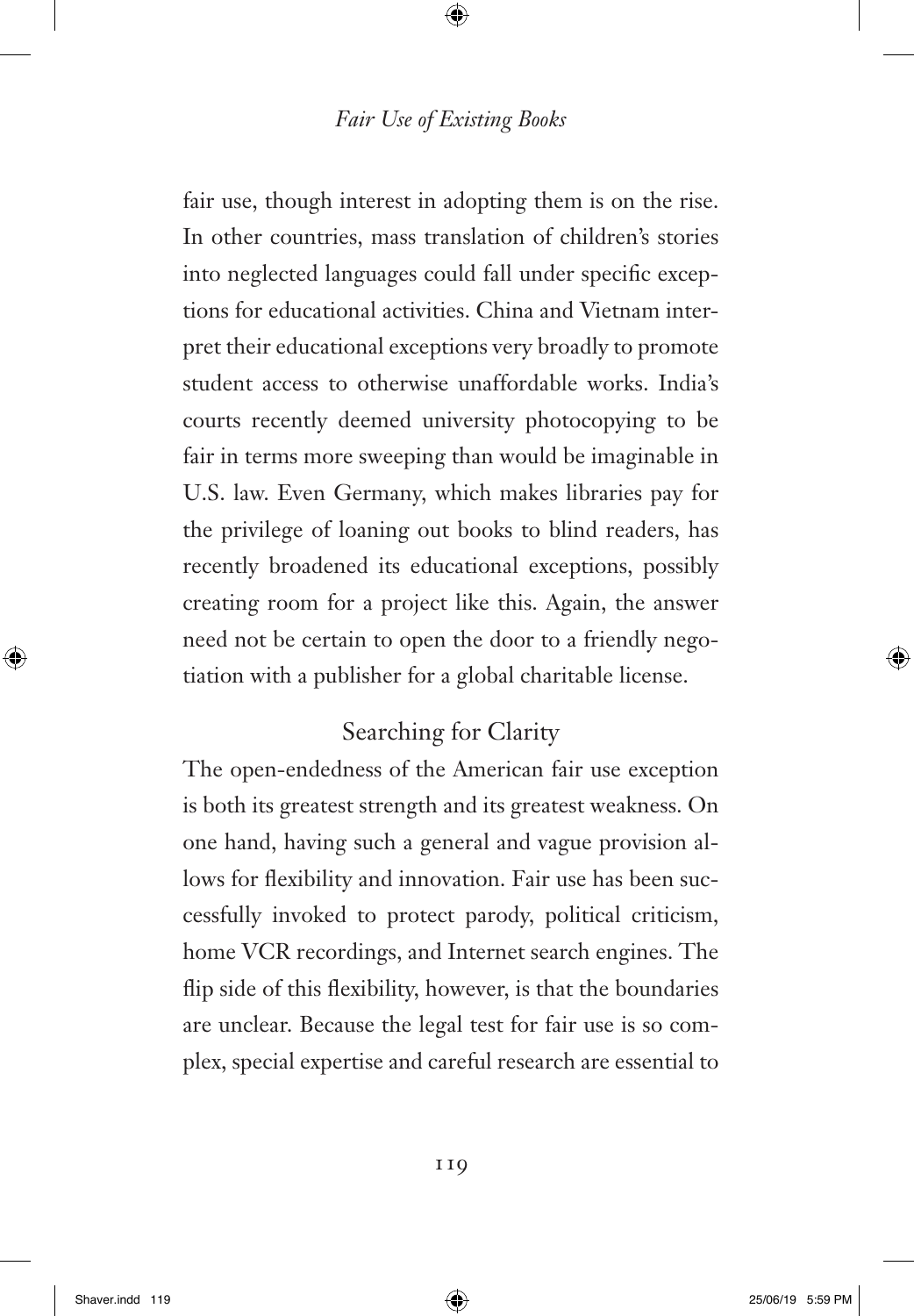offer a well-grounded opinion on any particular situation. A small change to the hypothetical presented above such as including Mandarin among the chosen languages for translation—might well lead to a different outcome.

Even experts may reach different opinions on the same set of facts, or have to admit that the outcome is uncertain. David Nimmer, editor of the most authoritative reference work on copyright law, complains that the modern fair use test is "malleable enough to be crafted to fit either point of view." He points out that judges routinely disagree with each other both on individual steps of the test and on the ultimate result. His point is countered by Barton Beebe, a professor at New York University, who has studied hundreds of fair use opinions. Beebe points out that the cases that end up in court naturally tend to be the most difficult ones, which really could go either way. If a use is very likely fair, plaintiffs tend not to sue. If a use is very likely unfair, defendants generally agree to pay rather than press the issue in court.

Other scholars, notably Pam Samuelson, have identified consistent patterns in fair use decisions. Samuelson notes, however, that copying for educational uses remains particularly unclear. The Supreme Court once accepted a case for appeal in which the National Institutes of Health had photocopied scientific articles for researchers to read.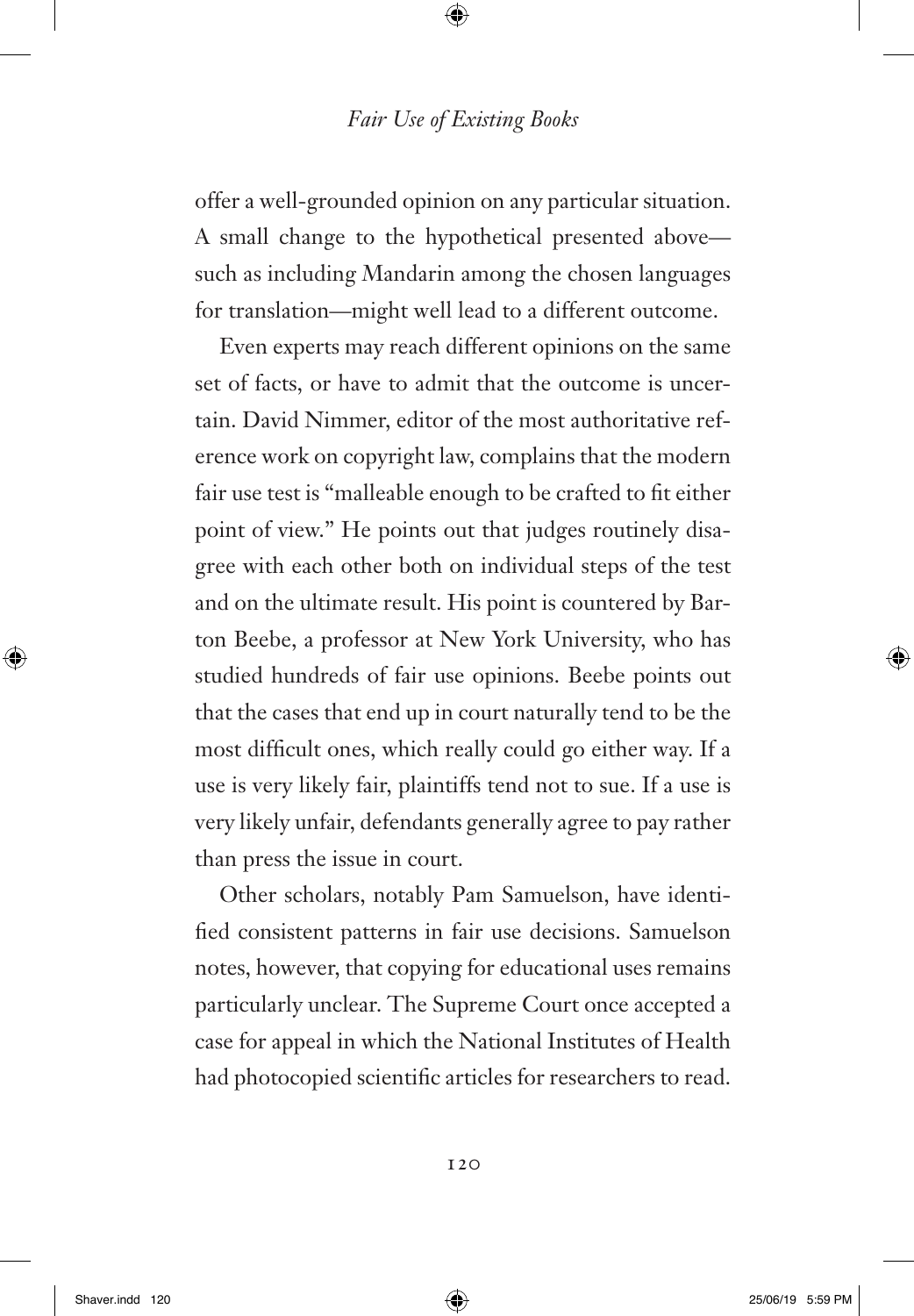The Court was unable to reach a majority decision, one justice having recused himself and the others evenly split. Few other cases have ever been decided involving scholarly or educational copying. My own impression of these cases is that U.S. courts tend to find educational copying unfair only if the copier is a commercial entity or otherwise in competition with the original author. Samuelson suggests there are few cases brought against nonprofit educational copying either because publishers accept this as fair use, or because such copying is simply difficult to detect.

My theory is that publishers have long avoided bringing these cases because they dared not take the significant risk of losing. Universities and schools proved willing to pay low licensing fees that collectively have added up to significant income for certain publishers. If courts ever did clearly establish that nonprofit educational photocopying is fair use, this income stream might disappear. Recent developments have forced the issue, however. As universities shifted from paper photocopying to digital course packs, some decided to stop paying the licensing fees. Georgia State University was sued by Cambridge University Press, Oxford University Press, and Sage Publications. Funding to bring the case was provided by the Association of American Publishers and the Copyright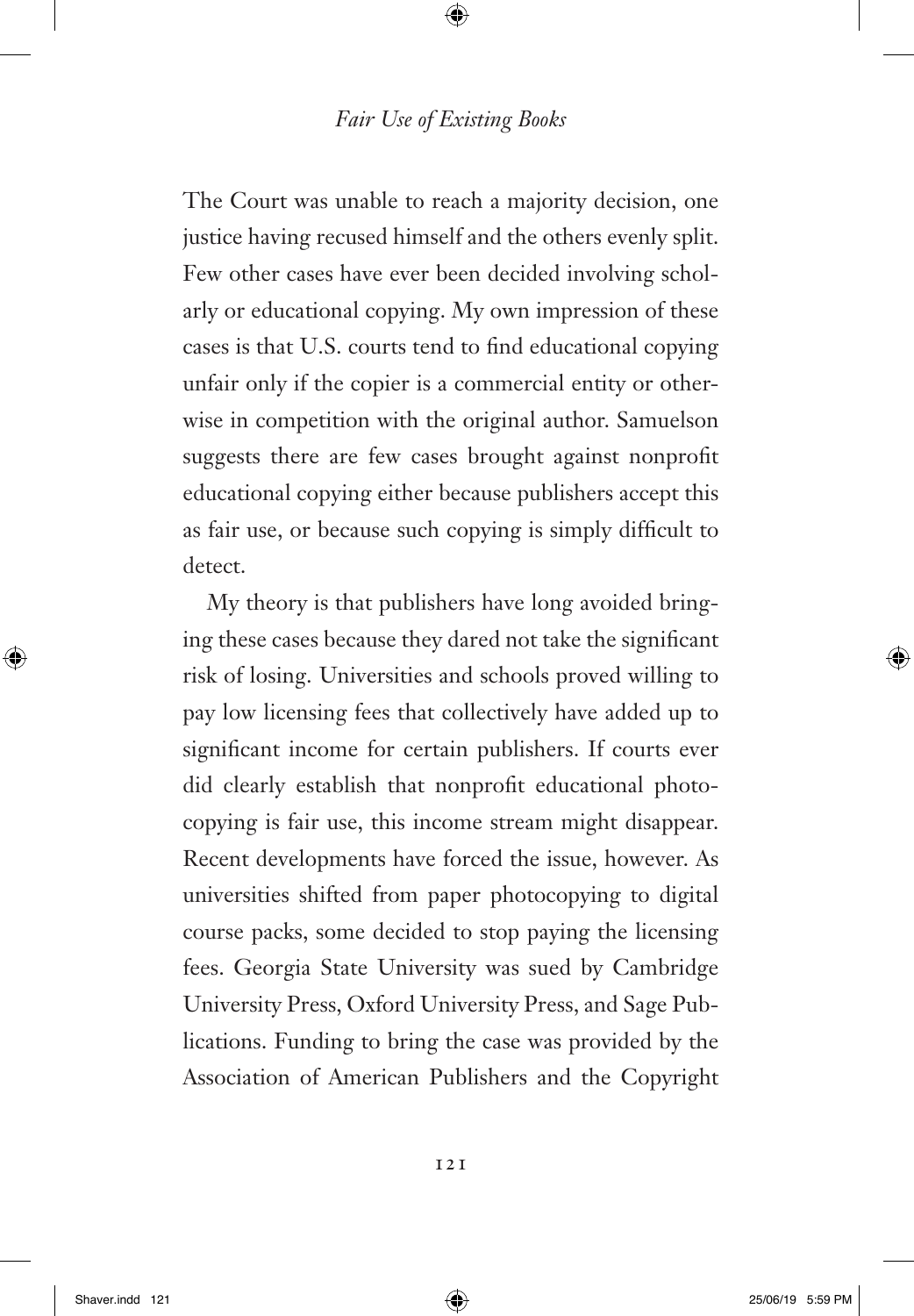Clearance Center, which clearly understood the importance of the precedent the case would set. After several years and several hundred pages of trial and appeals court opinions in *Cambridge University Press v. Patton,* the university's course packets were held to be mostly fair. The university was awarded more than \$3 million in legal fees, at the publishers' expense. The court ordered the university only to further encourage faculty compliance with fair use guidelines.

## Risk Mitigation

Organizations focused on global book hunger should give greater attention to the possibility of adapting existing titles to their purposes. Translation into neglected languages for educational purposes is likely fair use, with no permission or payment required. To stay on the right side of the law, nonprofits should be sure to demonstrate good faith by retaining the book's copyright notice, the names of the author and illustrator, and the original publisher. Recoloring a well-known picture book's images to "diversify" its white characters would likely also be deemed fair use. So would altering the text of an outdated children's book to retell the story from another perspective. All of these strategies remain to be tried. For most nonprofits in the literacy space, however, copyright litigation is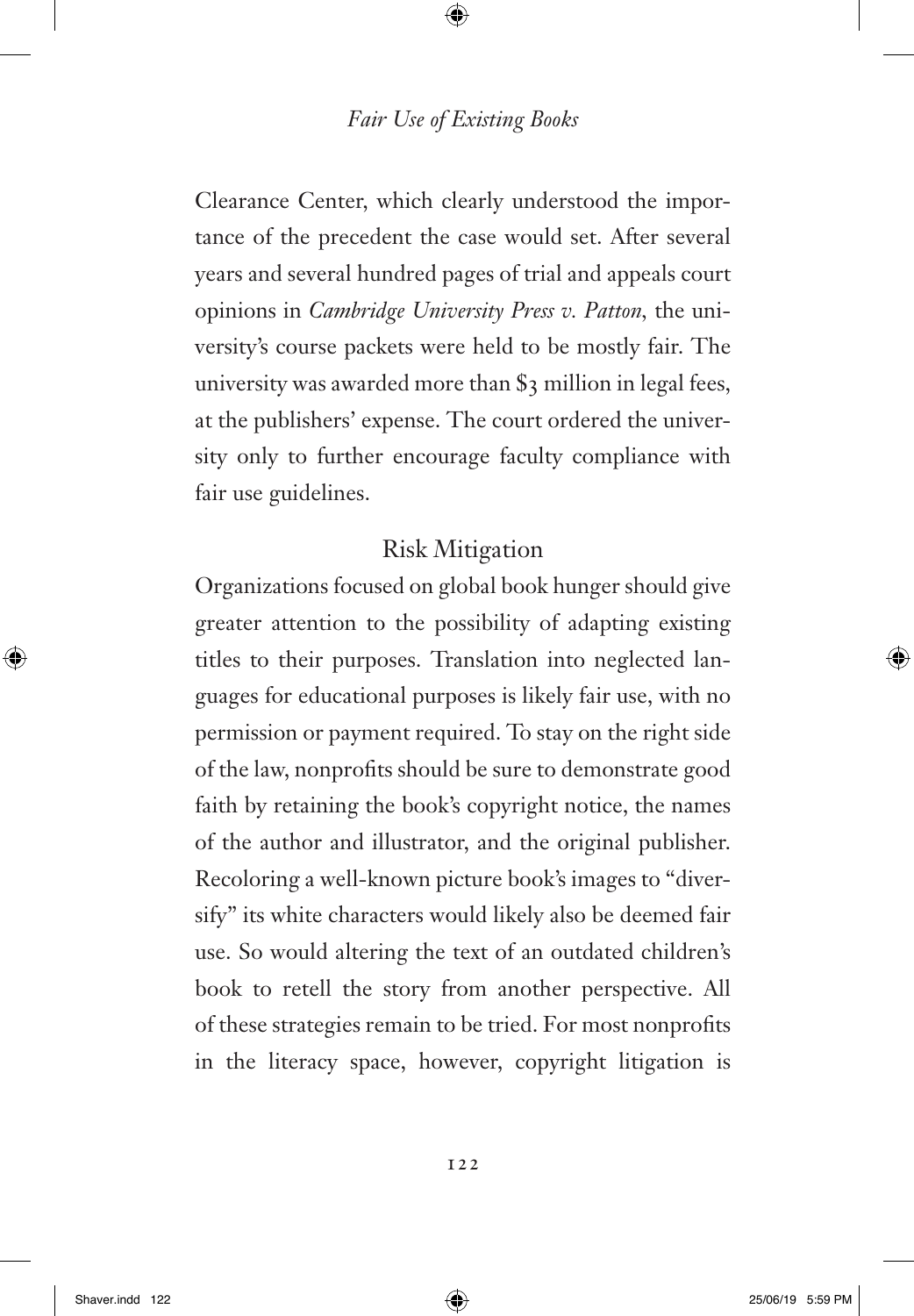neither on brand nor on mission. It may take a library, a law school, or a specially created nonprofit to push the legal envelope.

Another route is for book nonprofits to work on establishing voluntary fair use guidelines specific to their field. Scholars Patricia Aufderheide and Peter Jazsi first innovated this approach by helping to produce the Documentary Filmmakers' Statement About Best Practices in Fair Use. This document was developed by documentary filmmakers and copyright lawyers, without the participation of third parties. Once the best practices guidelines were released, insurance companies became much more willing to offer litigation insurance to documentary filmmakers. Aufderheide and Jazsi's book, *Reclaiming Fair Use: How to Put Balance Back in Copyright,* also details how seven other creative communities worked to develop similar codes of conduct. These voluntary codes help to establish consensus over appropriate boundaries for fair use in each particular context. An even more recent example, the Position Statement on Controlled Digital Lending, seeks to define restrictions for libraries lending digital materials online.

As publishers ultimately weigh whether to give or withhold permission in response to translation requests, or possibly even file suit, I would urge them to take a